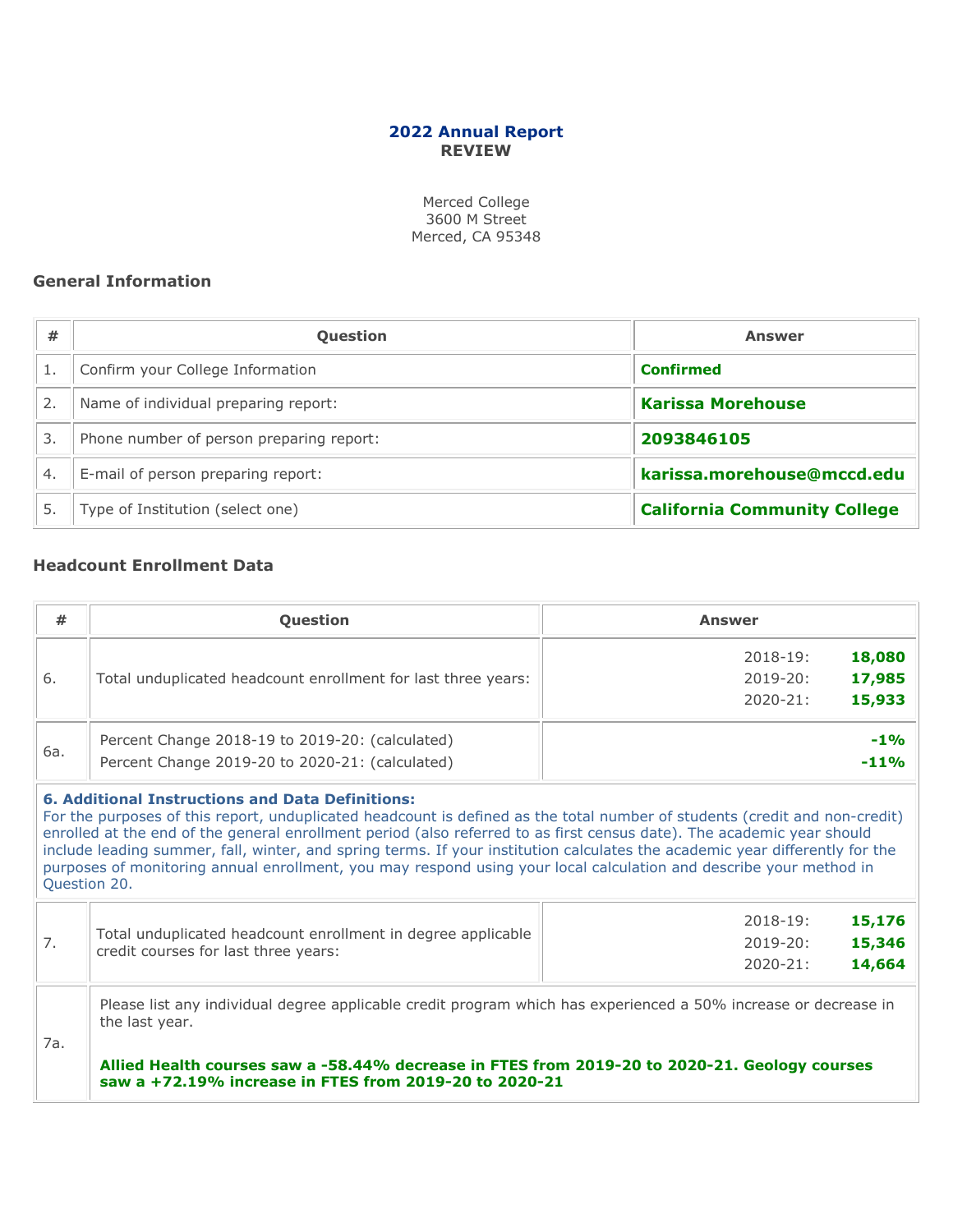#### **7. Additional Instructions and Data Definitions:**

Per federal regulations, ACCJC is responsible for monitoring for significant program growth (or decline) that may potentially impact an institution's ability to meet Accreditation Standards. ACCJC does not determine what constitutes a program for colleges. For the purposes of this report, you may define degree-applicable credit programs as appropriate for the context of your institution's unique mission.

## **Distance Education and Correspondence Education**

| #   | <b>Question</b>                                                                                    | <b>Answer</b>                                             |
|-----|----------------------------------------------------------------------------------------------------|-----------------------------------------------------------|
| 8.  | Do you offer Distance Education?                                                                   | <b>Yes</b>                                                |
| 8a. | Total unduplicated headcount enrollment in distance<br>education in last three years:              | 5,949<br>2018-19<br>7,151<br>2019-20<br>13,982<br>2020-21 |
| 8b. | Percent Change 2018-19 to 2019-20: (calculated)<br>Percent Change 2019-20 to 2020-21: (calculated) | 20%<br>96%                                                |

If your institution experienced more than a one-year increase (or decrease) of 50%, please explain:

### **Increased due to moving the majority of courses online during the pandemic**

#### **8. Additional Instructions and Data Definitions:**

8c.

Distance education is defined as education that uses technology to deliver instruction to students who are separated from the instructor(s) and to support regular and substantive interaction between the students and the instructor, either synchronously or asynchronously. For the purposes of this report, include only those courses that are 100% online in your calculation of unduplicated headcount enrollment for distance education. Do not include hybrid courses or courses in which all the class hours are face to face, but some material is posted online.

**8a. IMPORTANT NOTE REGARDING DATA FROM SPRING 2020:** When calculating total DE enrollment for 2019-20, please include 100% online courses from summer 2019, fall 2019, and winter 2020. For Spring 2020, please include only courses that were originally scheduled as 100% online. Omit any courses that shifted to a distance modality due solely to the COVID-19 pandemic.

| 9.  | Do you offer Correspondence Education?                                                                    | Yes            |
|-----|-----------------------------------------------------------------------------------------------------------|----------------|
|     |                                                                                                           | 2018-19        |
| 9a. | Total unduplicated headcount enrollment in all types of<br>Correspondence Education for last three years: | 2019-20        |
|     |                                                                                                           | 2020-21<br>546 |
| 9b. | Percent Change 2018-19 to 2019-20: (calculated)                                                           | N/A            |
|     | Percent Change 2019-20 to 2020-21: (calculated)                                                           | <b>100%</b>    |
|     | If your institution experienced more than a one-year increase (or decrease) of 50%, please explain:       |                |
| 9c. | During the pandemic we served all carceral students using correspondence to maintain instructional        |                |

**continuity because online education was not allowed by the sites.**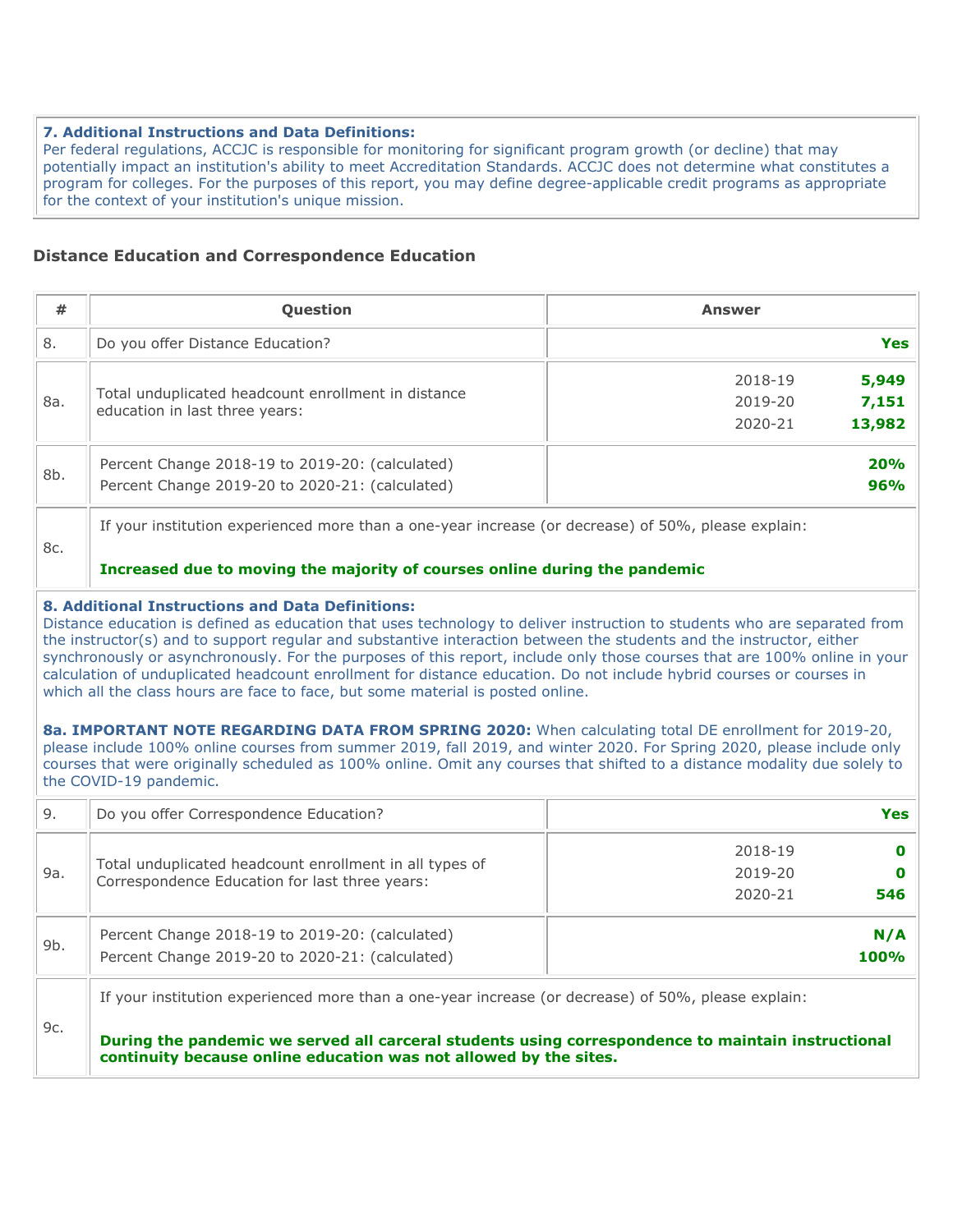### **9. Additional Instructions and Data Definitions:**

Correspondence education is defined as education in which (1) the institution provides instructional materials (and examinations on these materials), by mail or electronic transmission (including transmission via learning management system) to students who are separated from the instructor; and where (2) interaction between the instructor(s) and the student is limited, is not regular and substantive, and is primarily initiated by the student. Online courses or online portions of courses which primarily involve paperwork (e.g., reading textbook and other materials posted by the instructor, taking examinations, and submitting assignments) will fall within the definition of correspondence education rather than distance education. If the online portion of a class meets the definition of correspondence education, then even if the class also meets on site, it will be considered a correspondence education course for Title IV qualification purposes. Correspondence education is not considered distance education within the U.S. Department of Education definition (see question 8, above).

# **Federal Data**

| #                                                                                                                                                                                                                                                                                                                                                                                                                                | <b>Question</b>                                                                                                                                                                      | <b>Answer</b> |  |  |  |
|----------------------------------------------------------------------------------------------------------------------------------------------------------------------------------------------------------------------------------------------------------------------------------------------------------------------------------------------------------------------------------------------------------------------------------|--------------------------------------------------------------------------------------------------------------------------------------------------------------------------------------|---------------|--|--|--|
| 10.                                                                                                                                                                                                                                                                                                                                                                                                                              | List the current Graduation Rate per the US Education Department<br>College Scorecard                                                                                                | 28 %          |  |  |  |
| <b>10. Additional Instructions and Data Definitions:</b><br>The US Education Department College Scorecard can be accessed at https://collegescorecard.ed.gov/. Enter your<br>institutions name in the search box to find the current graduation rate. For the purposes of the College Scorecard,<br>graduation rate is defined as the share of students who graduated within 8 years of entering this school for the first time. |                                                                                                                                                                                      |               |  |  |  |
| 11.                                                                                                                                                                                                                                                                                                                                                                                                                              | If your college relies on another source for reporting success metrics,<br><b>CCCCO Student Success Metrics</b><br>please identify the source (select one).<br>dashboard (Scorecard) |               |  |  |  |
| http://www.mccd.edu/offices/<br>Please provide a link to the exact page on your institution's website<br>12.<br>institutional-effectiveness/facts<br>that displays its most recent listing of student achievement data.<br>-figures.html                                                                                                                                                                                         |                                                                                                                                                                                      |               |  |  |  |
| 12. Additional Instructions and Data Definitions:<br>ACCJC will include a link to this page in your institution\'s entry in the ACCJC Directory of Accredited Institutions<br>(https://accic.org/find-an-institution). This reporting and monitoring requirement supports ACCIC\'s recognition by the                                                                                                                            |                                                                                                                                                                                      |               |  |  |  |

(https://accjc.org/find-an-institution). This reporting and monitoring requirement supports ACCJC\'s recognition by the Council of Higher Education Accreditation (CHEA) and is aligned with ACCJC\'s Accreditation Standard I.C.3 and Eligibility Requirement 19.

# **Institution Set Standards for Student Achievement**

| #    | <b>Question</b>                                                   | <b>Answer</b>                             |
|------|-------------------------------------------------------------------|-------------------------------------------|
|      | <b>Course Completion Rates</b>                                    |                                           |
| 13.  | List your Institution-Set Standard (floor) for successful student | 2020-21<br>2018-19<br>2019-20             |
|      | course completion rate:                                           | 68 %<br>68 %<br>68 %                      |
| 13a. | List your stretch goal (aspirational) for successful student      | 2020-21<br>2018-19<br>2019-20             |
|      | course completion rate:                                           | <b>74 %</b><br><b>73 %</b><br><b>74 %</b> |
| 13b. | List the actual successful student course completion rate:        | 2020-21<br>2018-19<br>2019-20             |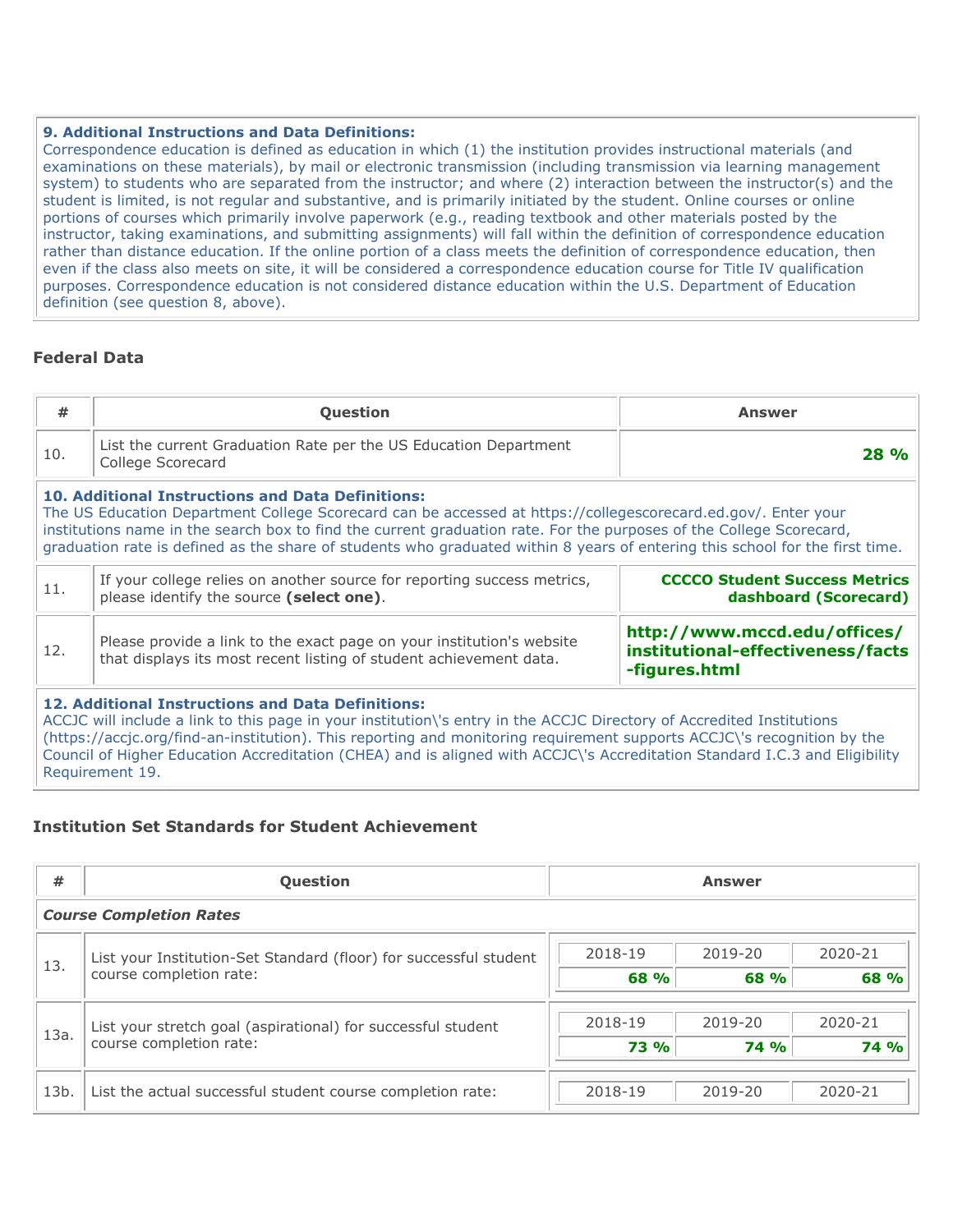|                 |                                                                                                                                                                                                                                                                                                                                                                                                                                                   | <b>72 %</b>                   | <b>70 %</b>    | 69 %                     |  |  |  |
|-----------------|---------------------------------------------------------------------------------------------------------------------------------------------------------------------------------------------------------------------------------------------------------------------------------------------------------------------------------------------------------------------------------------------------------------------------------------------------|-------------------------------|----------------|--------------------------|--|--|--|
|                 | 13. Additional Instructions and Data Definitions:<br>For the purposes of this report, the successful course completion rate is calculated as the number of student completions<br>with a grade of C or better divided by the number of students enrolled in the course. If your institution calculates<br>successful course completion differently, you may respond using your local calculation and describe your methodology in<br>Question 20. |                               |                |                          |  |  |  |
|                 | <b>Certificates</b>                                                                                                                                                                                                                                                                                                                                                                                                                               |                               |                |                          |  |  |  |
| 14.             | Type of Institute-set standard for certificates:                                                                                                                                                                                                                                                                                                                                                                                                  | <b>Number of certificates</b> |                |                          |  |  |  |
|                 | If Number-Other or Percent-other, please describe:                                                                                                                                                                                                                                                                                                                                                                                                |                               |                |                          |  |  |  |
| 14a.            | List your Institution-Set Standard (floor) for certificates:                                                                                                                                                                                                                                                                                                                                                                                      | 2018-19<br>550                | 2019-20<br>950 | 2020-21<br>950           |  |  |  |
|                 |                                                                                                                                                                                                                                                                                                                                                                                                                                                   |                               |                |                          |  |  |  |
| 14b.            | List your stretch goal (aspirational) for certificates:                                                                                                                                                                                                                                                                                                                                                                                           | 2018-19                       | 2019-20        | 2020-21                  |  |  |  |
|                 |                                                                                                                                                                                                                                                                                                                                                                                                                                                   | 1,300                         | 1,400          | 1,400                    |  |  |  |
|                 |                                                                                                                                                                                                                                                                                                                                                                                                                                                   | 2018-19                       | 2019-20        | 2020-21                  |  |  |  |
| 14c.            | List actual number or percentage of certificates:                                                                                                                                                                                                                                                                                                                                                                                                 | 1,204                         | 1,317          | 1,149                    |  |  |  |
| 15.             | Type of Institute-set standard for degrees awarded:                                                                                                                                                                                                                                                                                                                                                                                               |                               |                | <b>Number of degrees</b> |  |  |  |
|                 |                                                                                                                                                                                                                                                                                                                                                                                                                                                   |                               |                |                          |  |  |  |
|                 | If Number-Other or Percent-other, please describe:                                                                                                                                                                                                                                                                                                                                                                                                |                               |                |                          |  |  |  |
|                 |                                                                                                                                                                                                                                                                                                                                                                                                                                                   |                               |                |                          |  |  |  |
| 15a.            |                                                                                                                                                                                                                                                                                                                                                                                                                                                   | 2018-19                       | 2019-20        | 2020-21                  |  |  |  |
|                 | List your Institution-Set Standard (floor) for degrees:                                                                                                                                                                                                                                                                                                                                                                                           | 1,100                         | 1,200          | 1,200                    |  |  |  |
|                 |                                                                                                                                                                                                                                                                                                                                                                                                                                                   | 2018-19                       | 2019-20        | 2020-21                  |  |  |  |
| 15b.            | List your stretch goal (aspirational) for degrees:                                                                                                                                                                                                                                                                                                                                                                                                | 2,000                         | 2,400          | 2,000                    |  |  |  |
|                 |                                                                                                                                                                                                                                                                                                                                                                                                                                                   |                               |                |                          |  |  |  |
| 15c.            | List actual number or percentage of degrees:                                                                                                                                                                                                                                                                                                                                                                                                      | 2018-19                       | 2019-20        | 2020-21                  |  |  |  |
|                 |                                                                                                                                                                                                                                                                                                                                                                                                                                                   | 1,661                         | 1,615          | 1,667                    |  |  |  |
|                 | <b>Bachelor's Degree (B.A./B.S.)</b>                                                                                                                                                                                                                                                                                                                                                                                                              |                               |                |                          |  |  |  |
| 16.             | Does your college offer a Bachelor's Degree (B.A./B.S.)?                                                                                                                                                                                                                                                                                                                                                                                          | <b>No</b>                     |                |                          |  |  |  |
| <b>Transfer</b> |                                                                                                                                                                                                                                                                                                                                                                                                                                                   |                               |                |                          |  |  |  |
| 17.             | Type of Institute-set standard for transfers:                                                                                                                                                                                                                                                                                                                                                                                                     | <b>Number of transfers</b>    |                |                          |  |  |  |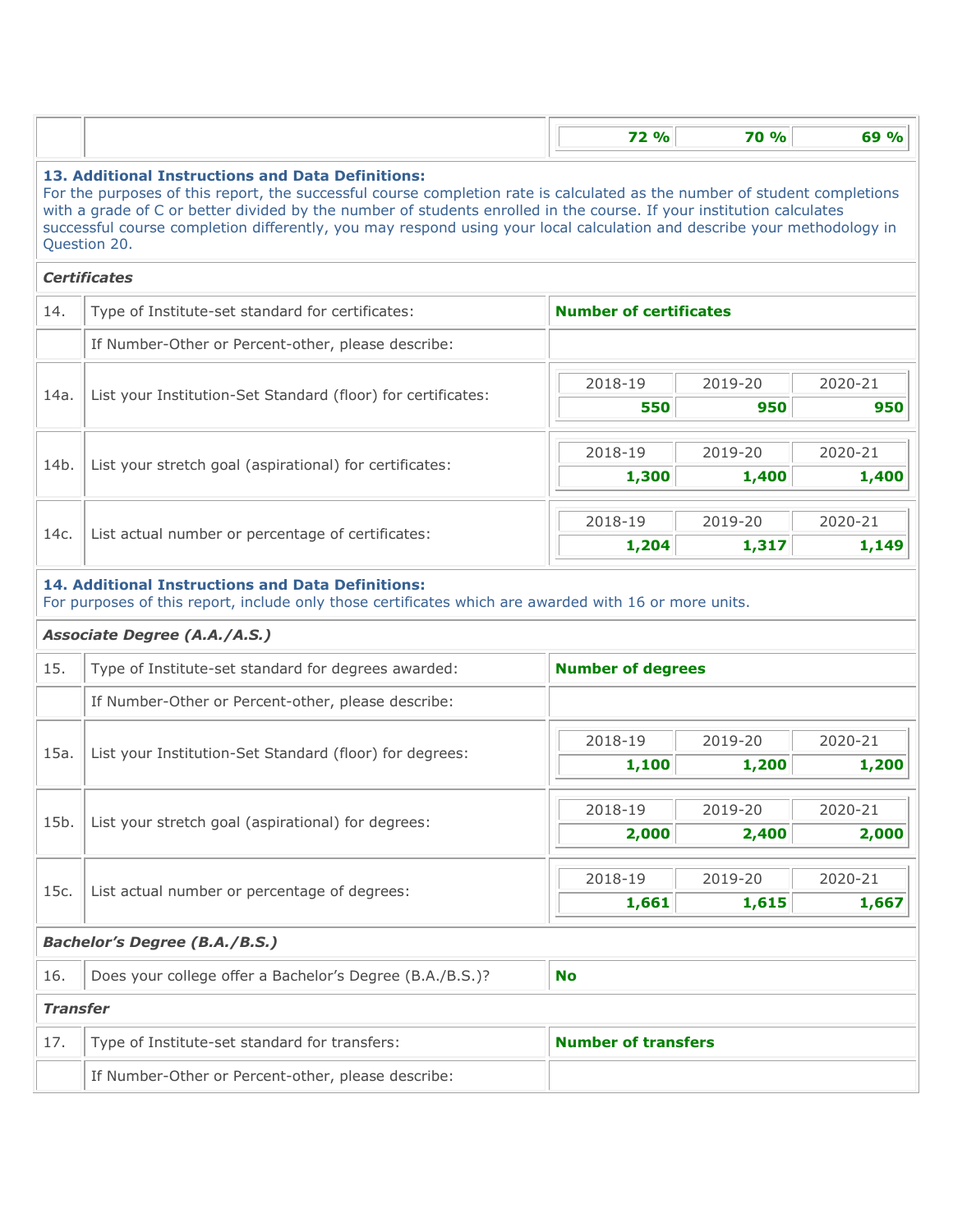| 17a. | List your Institution-Set Standard (floor) for the students who | 2018-19 | 2019-20 | 2020-21 |
|------|-----------------------------------------------------------------|---------|---------|---------|
|      | transfer to a 4-year college/university:                        | 750     | 850     | 850     |
|      | List your stretch goal (aspirational) for the students who      | 2018-19 | 2019-20 | 2020-21 |
| 17b. | transfer to a 4-year college/university:                        | 900     | 1,000   | 1,000   |
|      | List actual number or percentage of students who transfer to a  | 2018-19 | 2019-20 | 2020-21 |
| 17c. | 4-year college/university:                                      | 733     | 967     | 861     |

#### *Licensure Examination Pass Rates*

Examination pass rates for programs in which students are required to pass a licensure or other similar examination in order to work in their field of study:

| Program                                    | Exam<br>(National,<br>State,<br>Other) | Institution-<br>Set<br>standard<br>$(\%)(Floor)$ | Stretch<br>(Aspirational)<br>Goal $(\% )$ | 2018-19<br>Pass Rate<br>(%) | 2019-20<br>Pass Rate<br>$($ %) | 2020-21<br>Pass Rate<br>( %) |
|--------------------------------------------|----------------------------------------|--------------------------------------------------|-------------------------------------------|-----------------------------|--------------------------------|------------------------------|
|                                            |                                        |                                                  |                                           |                             |                                |                              |
| <b>Diagnostic Radiologic</b><br>Technician | <b>National</b>                        | 85 %                                             | 95%                                       | 100%                        | 100%                           | 92.3 %                       |
| <b>Emergency Medical Technicia</b>         | <b>State</b>                           | 60 %                                             | <b>75 %</b>                               | 86 %                        | 64 %                           | 65 %                         |
| <b>Registered Nursing</b>                  | <b>National</b>                        | 80 %                                             | 90 %                                      | 94.34 %                     | 89.58 %                        | 81.82 %                      |
| <b>Nursing Assistant</b>                   | <b>State</b>                           | 80 %                                             | 90 %                                      | 81 %                        | <b>78 %</b>                    | $n/a$ %                      |
| Sonography                                 | <b>National</b>                        | 80 %                                             | 90%                                       | 100 %                       | <b>75 %</b>                    | $n/a$ %                      |
| <b>Vocational Nursing</b>                  | <b>State</b>                           | 80 %                                             | 85 %                                      | $n/a$ %                     | 82 %                           | <b>74 %</b>                  |

#### **18. Additional Instructions and Data Definitions:**

Report only those programs for which a license or other similar examination is required before students can qualify for employment in their chosen field of study, and where there were at least 10 students who completed the program in the designated year.

### *Employment rates for Career and Technical Education students*

Job placement rates for students completing certificate programs and CTE (career-technical education) degrees for last three years available data:

|     |                                         | Institution-<br>Set standard | <b>Stretch</b><br>(Aspirational) | 2018-19 Job<br>Placement | 2019-20 Job<br>Placement | 2020-21 Job<br>Placement |
|-----|-----------------------------------------|------------------------------|----------------------------------|--------------------------|--------------------------|--------------------------|
|     | Program                                 | $(\%)(Floor)$                | Goal $(\% )$                     | Rate $(\% )$             | Rate $(\% )$             | Rate $(\% )$             |
|     | <b>Diagnostic Radiologic Technician</b> | 85 %                         | 90%                              | 100 %                    | 100 %                    | 100 %                    |
| 19. | <b>Emergency Medical Technician</b>     | 65 %                         | <b>70 %</b>                      | $n/a$ %                  | $n/a$ %                  | $n/a$ %                  |
|     | <b>Nursing Assistant</b>                | 90 %                         | <b>75 %</b>                      | 95 %                     | 49 %                     | $n/a$ %                  |
|     | <b>Registered Nursing</b>               | 85 %                         | 95%                              | 100 %                    | 96 %                     | 98 %                     |
|     | Sonography                              | <b>75 %</b>                  | 80 %                             | $n/a$ %                  | 71%                      | $n/a$ %                  |
|     | <b>Vocational Nursing</b>               | 85 %                         | 90%                              | 100 %                    | 100 %                    | 100 %                    |

### **19. Additional Instructions and Data Definitions:**

For the purposes of the Annual Report, Job Placement Rate is defined as the percentage of students who are employed in the year following completion of a CTE (career-technical education) certificate or degree program. (This means that the denominator for the 2020-21 job placement rate will be the number of students who completed the program in 2019-20.)